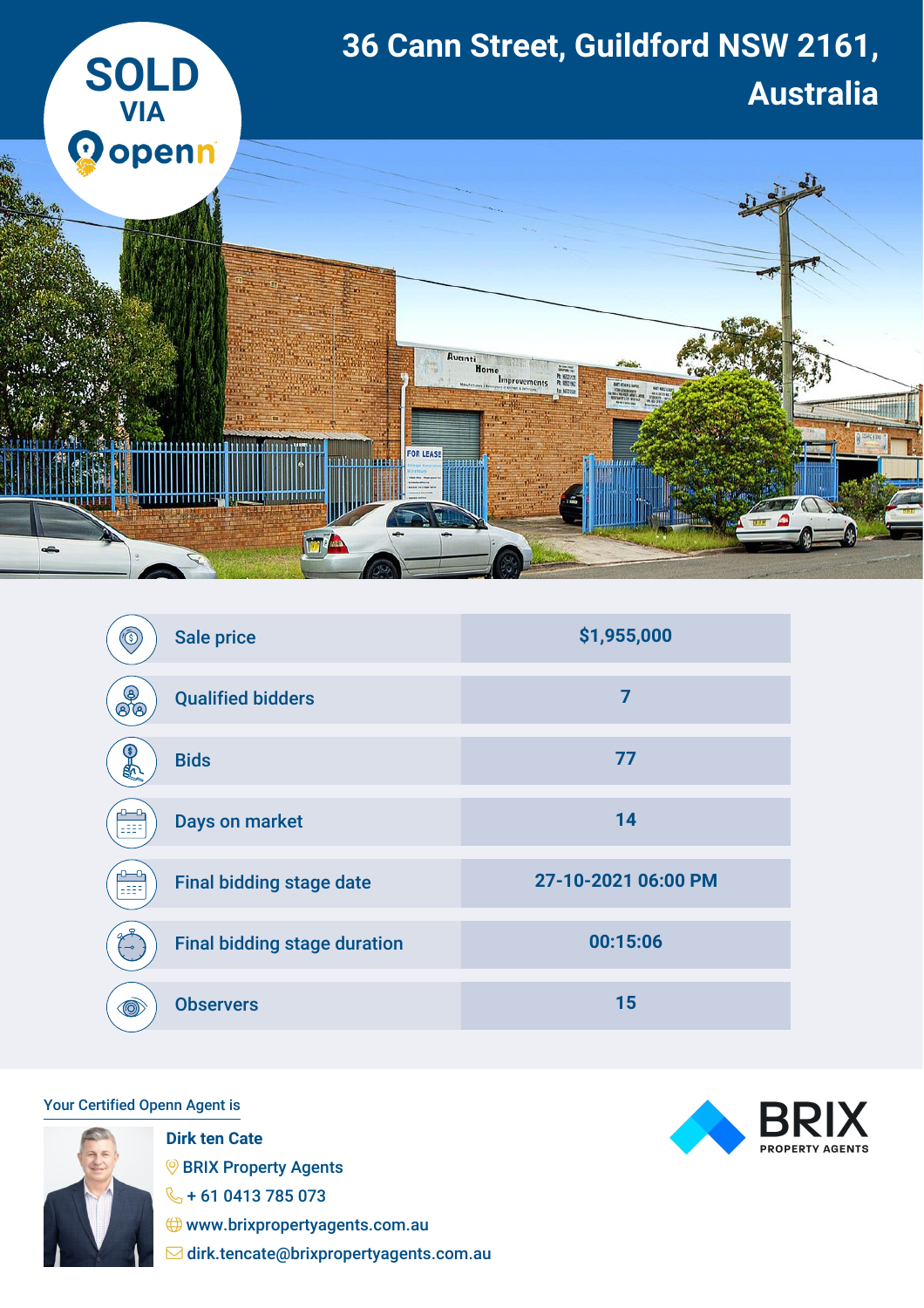## **OPENN BIDDING TIMELINE**

**SOLD !**

| \$1,955,000                 | 3406               | (2021-10      |
|-----------------------------|--------------------|---------------|
| \$1,950,000                 | 1647               | $(2021 - 10)$ |
| \$1,925,000                 | 3406               | $(2021 - 10)$ |
| \$1,920,000<br>Т            | 1647               | $(2021 - 10)$ |
| \$1,915,000                 | 3406               | $(2021 - 10)$ |
| \$1,910,000<br>T            | 1647               | (2021-10      |
| \$1,905,000                 | 3406               | $(2021 - 10)$ |
| \$1,900,000<br>$\mathbb{R}$ | 1647               | $(2021 - 10)$ |
| \$1,875,000                 | 3406               | $(2021 - 10)$ |
| \$1,870,000                 | 1647               | $(2021 - 10)$ |
| \$1,865,000                 | 3406               | $(2021 - 10)$ |
| \$1,860,000                 | 1647               | $(2021 - 10)$ |
| \$1,855,000                 | 3406               | $(2021 - 10)$ |
| \$1,850,000                 | 1647               | $(2021 - 10)$ |
| \$1,815,000<br>T            | 3406               | $(2021 - 10)$ |
| \$1,810,000                 | 7543               | $(2021 - 10)$ |
| \$1,805,000                 | 3406               | $(2021 - 10)$ |
| \$1,800,000                 | $\frac{1647}{164}$ | (2021-10      |
| \$1,765,000                 | 3406               | $(2021 - 10)$ |
| \$1,760,000                 | 1647               | (2021-10      |
| \$1,755,000                 | 3406               | $(2021 - 10)$ |
|                             |                    |               |

| 3406              | (2021-10-27 06:09 PM) |
|-------------------|-----------------------|
| 1647              | (2021-10-27 06:09 PM) |
| 3406              | (2021-10-27 06:07 PM) |
| 1647              | (2021-10-27 06:07 PM) |
| 3406              | (2021-10-27 06:07 PM) |
| 1647              | (2021-10-27 06:06 PM) |
| $\overline{3406}$ | (2021-10-27 06:06 PM) |
| 1647              | (2021-10-27 06:06 PM) |
| 3406              | (2021-10-27 06:05 PM) |
| 1647              | (2021-10-27 06:05 PM) |
| 3406              | (2021-10-27 06:05 PM) |
| 1647              | (2021-10-27 06:05 PM) |
| 3406              | (2021-10-27 06:04 PM) |
| 1647              | (2021-10-27 06:04 PM) |
| 3406              | (2021-10-27 06:04 PM) |
| 7543              | (2021-10-27 06:03 PM) |
| 3406              | (2021-10-27 06:02 PM) |
| $\overline{164}$  | (2021-10-27 06:02 PM) |
| 3406              | (2021-10-27 06:02 PM) |
| 1647              | (2021-10-27 06:02 PM) |
| 3406              | (2021-10-27 06:01 PM) |

| \$1,750,000 | 1647 | (2021-10-27 06:01 PM)             |
|-------------|------|-----------------------------------|
| \$1,725,000 | 3406 | (2021-10-27 06:01 PM)             |
| \$1,720,000 | 1647 | (2021-10-27 06:01 PM)             |
| \$1,715,000 | 3406 | (2021-10-27 06:01 PM)             |
| \$1,710,000 | 1647 | (2021-10-27 06:01 PM)             |
| \$1,705,000 | 3406 | (2021-10-27 06:01 PM)             |
| \$1,700,000 | 1647 | (2021-10-27 06:01 PM)             |
| \$1,670,000 | 3406 | (2021-10-27 06:00 PM)             |
| \$1,665,000 | 1647 | (2021-10-27 06:00 PM)             |
| \$1,655,000 | 3406 | (2021-10-27 06:00 PM)             |
| \$1,650,000 | 7543 | (2021-10-27 06:00 PM)             |
|             |      | <b>FINAL BIDDING STAGE STARTS</b> |

| \$1,645,000 | 3406 | (2021-10-27 05:59 PM) |
|-------------|------|-----------------------|
| \$1,640,000 | 1647 | (2021-10-27 05:59 PM) |
| \$1,635,000 | 3406 | (2021-10-27 05:59 PM) |
| \$1,630,000 | 8390 | (2021-10-27 05:59 PM) |
| \$1,625,000 | 3406 | (2021-10-27 05:59 PM) |
| \$1,620,000 | 7543 | (2021-10-27 05:59 PM) |
| \$1,615,000 | 3406 | (2021-10-27 05:59 PM) |
| \$1,610,000 | 8390 | (2021-10-27 05:59 PM) |
| \$1,605,000 | 3406 | (2021-10-27 05:57 PM) |
| \$1,600,000 | 1647 | (2021-10-27 05:57 PM) |

**Timezone:** Australia/Sydney